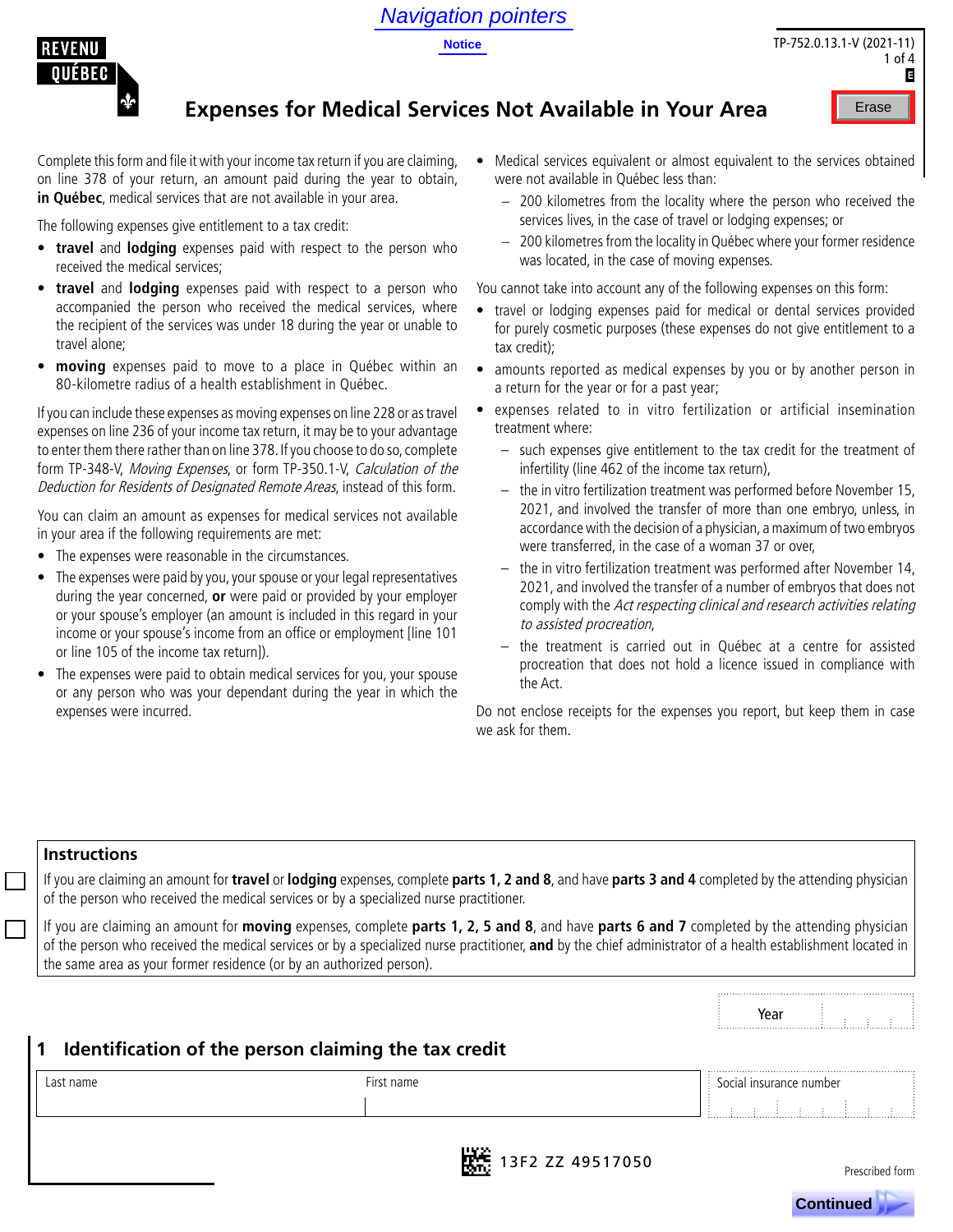| Identification of the person who received the medical services<br>$\mathbf{2}$                                             |                       |             | TP-752.0.13.1-V (2021-11)<br>$2$ of $4$<br>E |
|----------------------------------------------------------------------------------------------------------------------------|-----------------------|-------------|----------------------------------------------|
| Your spouse<br>You<br>$\mathbf{1}$<br>If you checked "Your spouse" or "Another person," provide the following information: | (relationship to you) |             |                                              |
| Last name                                                                                                                  | First name            |             | Social insurance number                      |
| Address                                                                                                                    |                       |             |                                              |
|                                                                                                                            |                       | Postal code | Date of birth                                |
|                                                                                                                            |                       |             |                                              |

# **3 Particulars of medical services (claim regarding travel or lodging expenses)**

| Nature of the medical services provided to the person identified in Part 2                                                                                                                                 |             |
|------------------------------------------------------------------------------------------------------------------------------------------------------------------------------------------------------------|-------------|
|                                                                                                                                                                                                            |             |
|                                                                                                                                                                                                            |             |
|                                                                                                                                                                                                            |             |
|                                                                                                                                                                                                            |             |
| Dates on which the medical services were provided                                                                                                                                                          |             |
| Were equivalent or almost equivalent medical services available in Québec, on the same dates,<br>No<br>Yes<br>less than 200 kilometres from the locality where the person who received the services lived? |             |
| Was the person who received the medical services able to travel alone to obtain the services<br>Yes<br>No<br>(in the case of a person who was 18 or older)?                                                |             |
| Name of the establishment where the services were provided                                                                                                                                                 |             |
| Address of the establishment where the services were provided                                                                                                                                              | Postal code |

#### **4 Certification**

| I hereby certify that the information given in Part 3 is accurate and complete. |      |                        |             |  |  |  |
|---------------------------------------------------------------------------------|------|------------------------|-------------|--|--|--|
| Name of the physician or specialized nurse practitioner (please print)          |      |                        |             |  |  |  |
| Address                                                                         |      |                        | Postal code |  |  |  |
|                                                                                 |      |                        |             |  |  |  |
|                                                                                 |      |                        |             |  |  |  |
| Signature                                                                       | Date | Area code<br>Telephone |             |  |  |  |
|                                                                                 |      |                        |             |  |  |  |



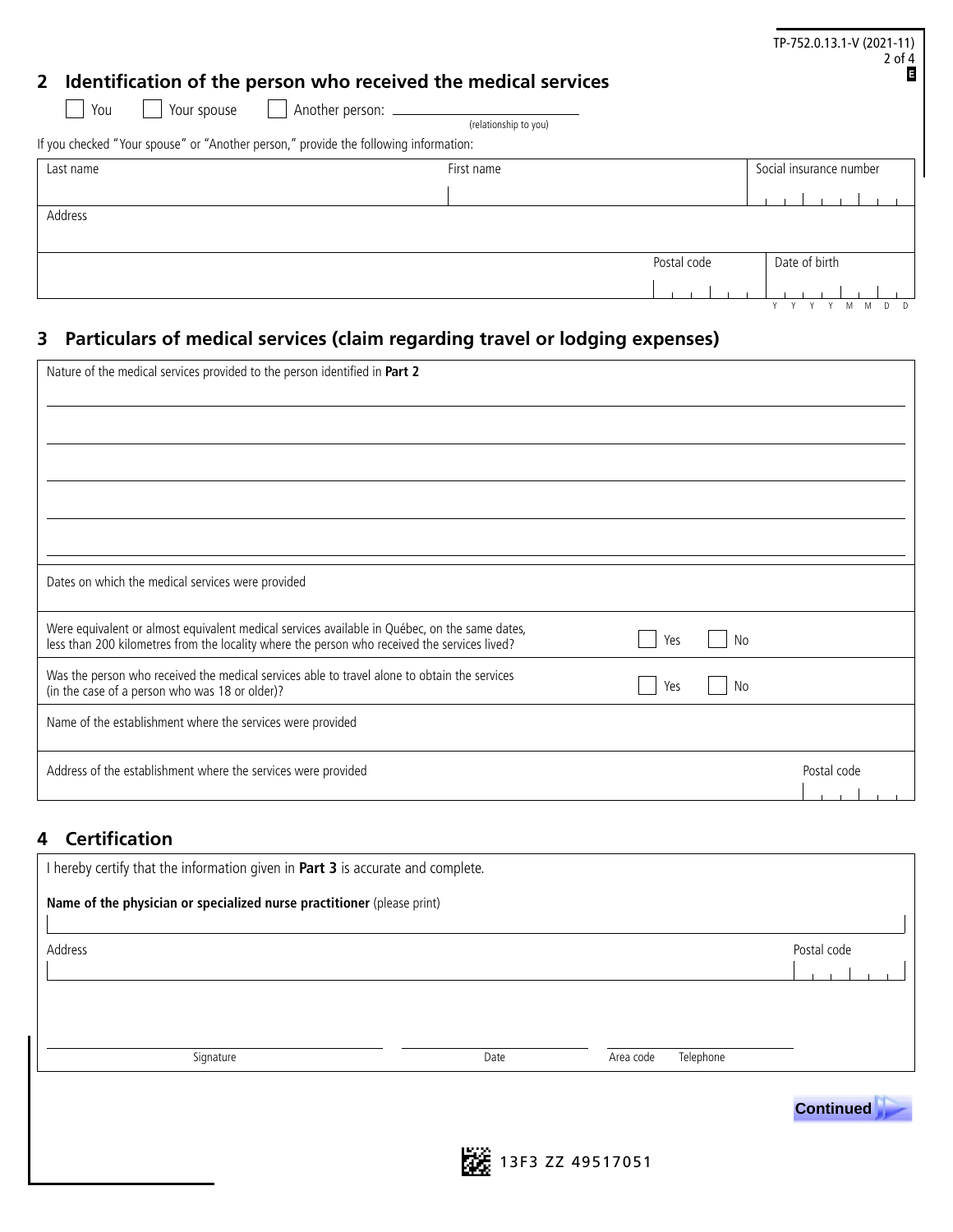#### **5 Moving expenses**

**Note**: You can claim a certain amount for meal expenses and expenses related to the use of a vehicle that were incurred from the point of departure of the move, without having to file or keep receipts. To find out the amounts allowed for meals and the fixed rate per kilometre travelled, go to **revenuquebec.ca** or call 1 800 267-6299 (toll-free).

| YYYYMMDD                                                                                                         |    |
|------------------------------------------------------------------------------------------------------------------|----|
| Moving date                                                                                                      |    |
| Number of kilometres between your former residence and the health establishment where the services were provided | A۰ |
| Number of kilometres between your new residence and the health establishment where the services were provided    | B* |

**\* If the distance on line A is less than 200 kilometres or if the distance on line B is more than 80 kilometres, the moving expenses you paid do not give entitlement to a tax credit. You must calculate the distance using the number of kilometres travelled when taking the most direct route over public roads (including ferry crossings).**

|                                                         | Cost of transporting and storing household effects<br>Name of mover:                                                                                                                                                  |                   |                         |                           |                        |        |                |                  |
|---------------------------------------------------------|-----------------------------------------------------------------------------------------------------------------------------------------------------------------------------------------------------------------------|-------------------|-------------------------|---------------------------|------------------------|--------|----------------|------------------|
|                                                         |                                                                                                                                                                                                                       | Number of persons | Means of transportation |                           | Number of kilometres   |        |                |                  |
|                                                         | Travel expenses related to the change of residence                                                                                                                                                                    |                   |                         |                           |                        |        |                |                  |
|                                                         | Travel expenses (See the note above.)                                                                                                                                                                                 |                   |                         |                           |                        |        | 2              |                  |
|                                                         | Lodging                                                                                                                                                                                                               |                   |                         | Number of overnight stays |                        | $^{+}$ | 3              |                  |
|                                                         | Meals (See the note above.)                                                                                                                                                                                           |                   |                         |                           | Number of days         |        | 4              |                  |
|                                                         | Living expenses paid to stay near your new or former residence (maximum 15 days)                                                                                                                                      |                   |                         |                           |                        |        |                |                  |
|                                                         | Lodging                                                                                                                                                                                                               |                   |                         | Number of overnight stays |                        | $^{+}$ | 5              |                  |
|                                                         | Meals (See the note above.)                                                                                                                                                                                           |                   |                         |                           | Number of days         | $^{+}$ | 6              |                  |
|                                                         | Cost of cancelling the lease on your former residence                                                                                                                                                                 |                   |                         |                           |                        | $^{+}$ | $\overline{7}$ |                  |
|                                                         | Incidental expenses further to the move (the cost of revising legal documents to take into account the change of address,                                                                                             |                   |                         |                           |                        |        |                |                  |
|                                                         | the cost of replacing driver's licences and registration certificates, and the cost of connecting and disconnecting public utilities)                                                                                 |                   |                         |                           |                        | $^{+}$ | 8              |                  |
|                                                         | Maintenance costs for your former residence (mortgage interest, property taxes, insurance premiums,<br>heat and electricity), if the residence was vacant and serious efforts were made to sell it (maximum: \$5,000) |                   |                         |                           |                        | $^{+}$ | 9              |                  |
|                                                         |                                                                                                                                                                                                                       |                   | Selling price           |                           | Date of sale           |        |                |                  |
|                                                         | Costs related to the sale of your former residence                                                                                                                                                                    |                   | (                       |                           |                        |        |                |                  |
|                                                         | Commission paid to the real estate agent                                                                                                                                                                              |                   |                         |                           |                        | $^{+}$ | 10             |                  |
|                                                         | Fees paid to the notary or lawyer                                                                                                                                                                                     |                   |                         |                           |                        | $^{+}$ | 11             |                  |
|                                                         | Advertising costs                                                                                                                                                                                                     |                   |                         |                           |                        | $^{+}$ | 12             |                  |
|                                                         | Surveyor's fees (determination of boundaries, location certificate)                                                                                                                                                   |                   |                         |                           |                        | $^{+}$ | 13             |                  |
|                                                         | Other costs (specify)                                                                                                                                                                                                 |                   |                         |                           |                        | $^{+}$ | 14             |                  |
| sold your former residence because of the move)         | Costs related to the purchase of your new residence (only if you or your spouse                                                                                                                                       |                   |                         | $($ \$                    | Purchase price         |        |                |                  |
|                                                         | Legal fees                                                                                                                                                                                                            |                   |                         |                           |                        | $^{+}$ | 15             |                  |
|                                                         | Transfer duties                                                                                                                                                                                                       |                   |                         |                           |                        | $^{+}$ | 16             |                  |
|                                                         | Registration of rights at the Bureau de la publicité des droits                                                                                                                                                       |                   |                         |                           |                        |        | 17             |                  |
| Add lines 1 through 17.<br>Carry the result to line 21. |                                                                                                                                                                                                                       |                   |                         |                           | <b>Moving expenses</b> |        | 18             | 0.00             |
|                                                         |                                                                                                                                                                                                                       |                   |                         |                           |                        |        |                | <b>Continued</b> |